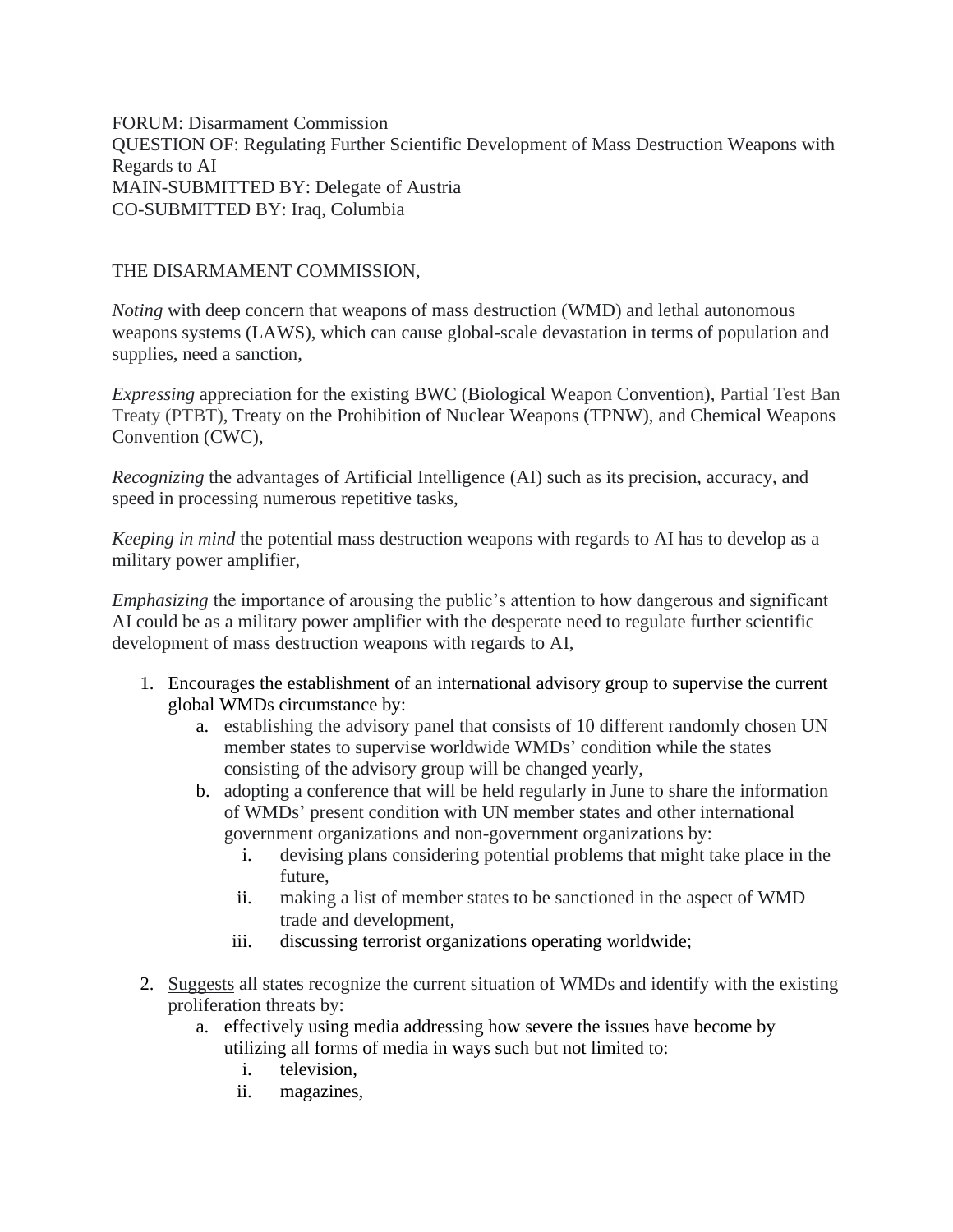- iii. newspapers,
- iv. adverts,
- v. radio,
- vi. various social media including YouTube, Weibo, Twitter and Facebook,
- b. consistently updating educational content for both teachers and students,
- c. supporting widespread education of the scientific development of WMDs with regards to AI to:
	- i. give a basic understanding of what the scientific development is about,
	- ii. provide further information of its prospect and potential,
	- iii. make the public more accessible to the information of the ongoing development of technology;
- 3. Requests the creation of various international conventions over imports and exports of necessities for the development of WMDs to:
	- a. regulate imports and exports of hazardous radioactive chemicals such as uranium, fluorine, plutonium with treaties that define the allowed amounts to be traded,
	- b. supervise the transportation to assure that raw materials do not surpass the rates in bilateral trading by establishing trade centers,
	- c. charge a fine on nations that are unobservant of the trading rules concerned with the raw materials of WMDs;
- 4. Further requests the establishment of a strict standard that promotes trustworthy and beneficial AI and restricts the development of lethal autonomous weapon systems (LAWS) by:
	- a. setting specific laws on AI similar to the three laws of robotics,
	- b. reaching consensus of the ethical standards of using AI in warfare such as LAWS by:
		- i. warning how AI for military use replaces human conscience, responsibility, and morality,
		- ii. reminding the simultaneous development of hacking skills along with the development of AI, and how vulnerable AI could be;
- 5. Emphasizes the importance of following the standards and treaties established during worldwide security problems such as the COVID-19 by reinforcing the original standards and treaties in terms of the strictness of the sanction to:
	- a. prevent states from taking advantage of the pandemic as a period for rapid scientific development with regards to the WMDs,
	- b. persist on taking control of major issues related to important treaties while handling the pandemic;
- 6. Proposes the formation of a hacker group that consists of certified ethical hackers (CEH), who provide an essential service to organizations by identifying vulnerabilities that can lead to a security breach, to:
	- a. access WMDs easily that are controlled by AI and examine if any violations are in place,
	- b. judge whether or not further restraint seems to be necessary,